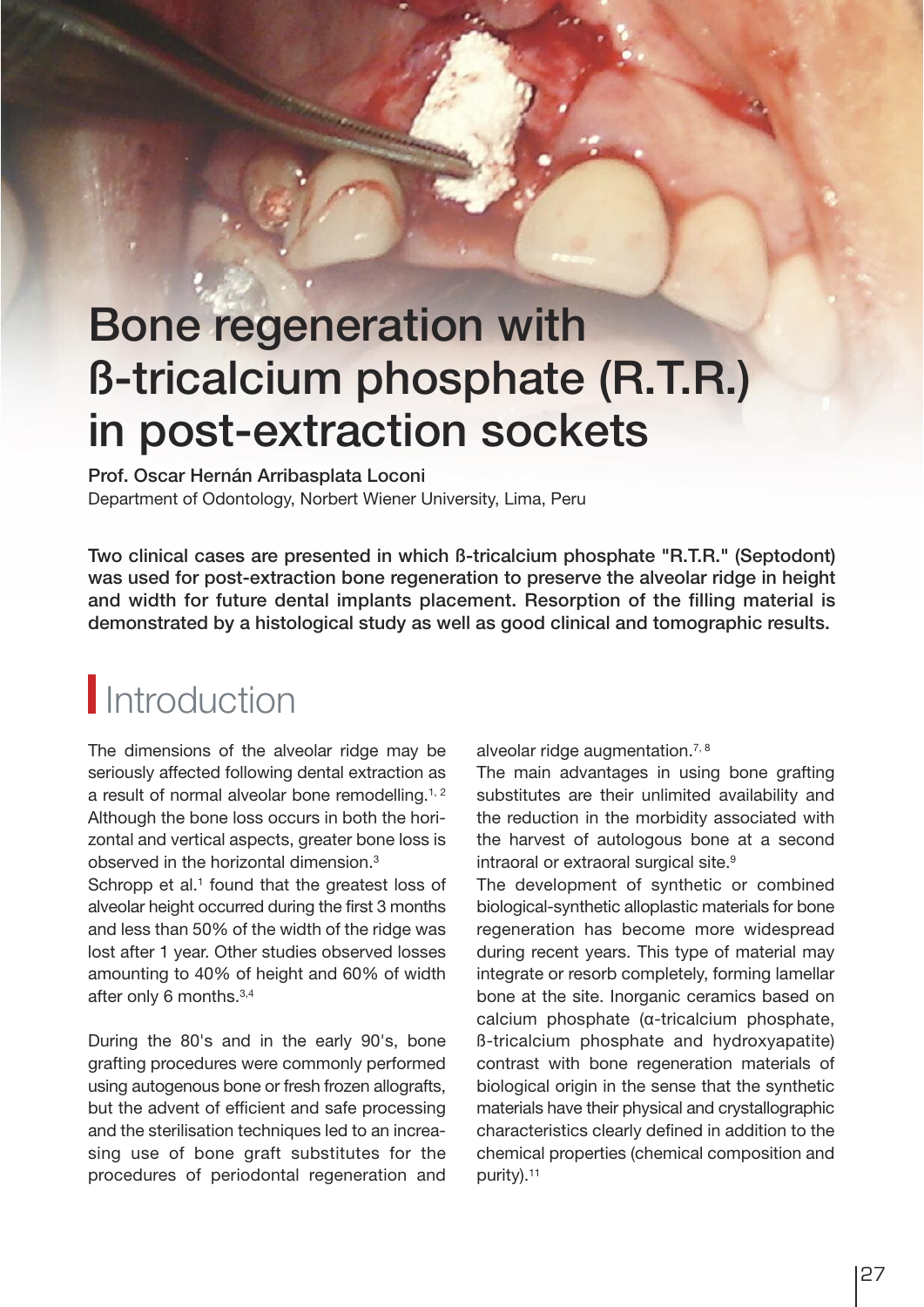ß-tricalcium phosphate has been used in various studies in animals and in humans in order to demonstrate its efficiency as a bone regeneration biomaterial.

# Aims

Histological, tomographic and clinical evaluation of alveolar ridge preservation in width and height following the insertion of ß-tricalcium phosphate "R.T.R". (Septodont) in post-extraction sockets for future dental implants placement.

### Materials & Methods

In order to be able to observe whether the alloplastic filling material, ß-tricalcium phosphate "R.T.R." (Septodont) resorbs completely, a histological study was performed 12 months after grafting the material in the alveolar socket, the biopsy being done at the time of implant placement.

This material was used in cone presentation when the post-extraction socket was well preserved by atraumatic extractions. However the material was used in syringe presentation combined with resorbable membranes in bone defects in which the vestibular bone plates were lost. Absorbable polyglycolic acid sutures of 4/0 zeroes with a sharp needle 3/8 circle were used. The grafted sockets were observed radiographically after 6 and 12 months.

The results obtained in this study confirm the main observations of other clinical and experimental studies performed any other groups of professionals.

# Case Report no.1

A 29-year-old woman came with a fistula at the level of tooth 2.5; grade II tooth mobility. On X-ray examination, a radiopaque image was observed in the canal showing a post and core restoration; periapically, a radiolucent lesion was observed, potentially revealing an infectious process.



Fig. 1: Presence of the fistula at tooth 2.5.



Fig. 2: Fistulography (cone no. 25).



Fig. 3: Panoramic X-ray.

### **Results**

The material's ability to resorb and form new bone yielded excellent results, demonstrated by a histological study done 12 months after placement, as well as by a case of bone regeneration using a membrane (imminent vestibular destruction), for which a control tomography was performed after 18 months showing excellent results.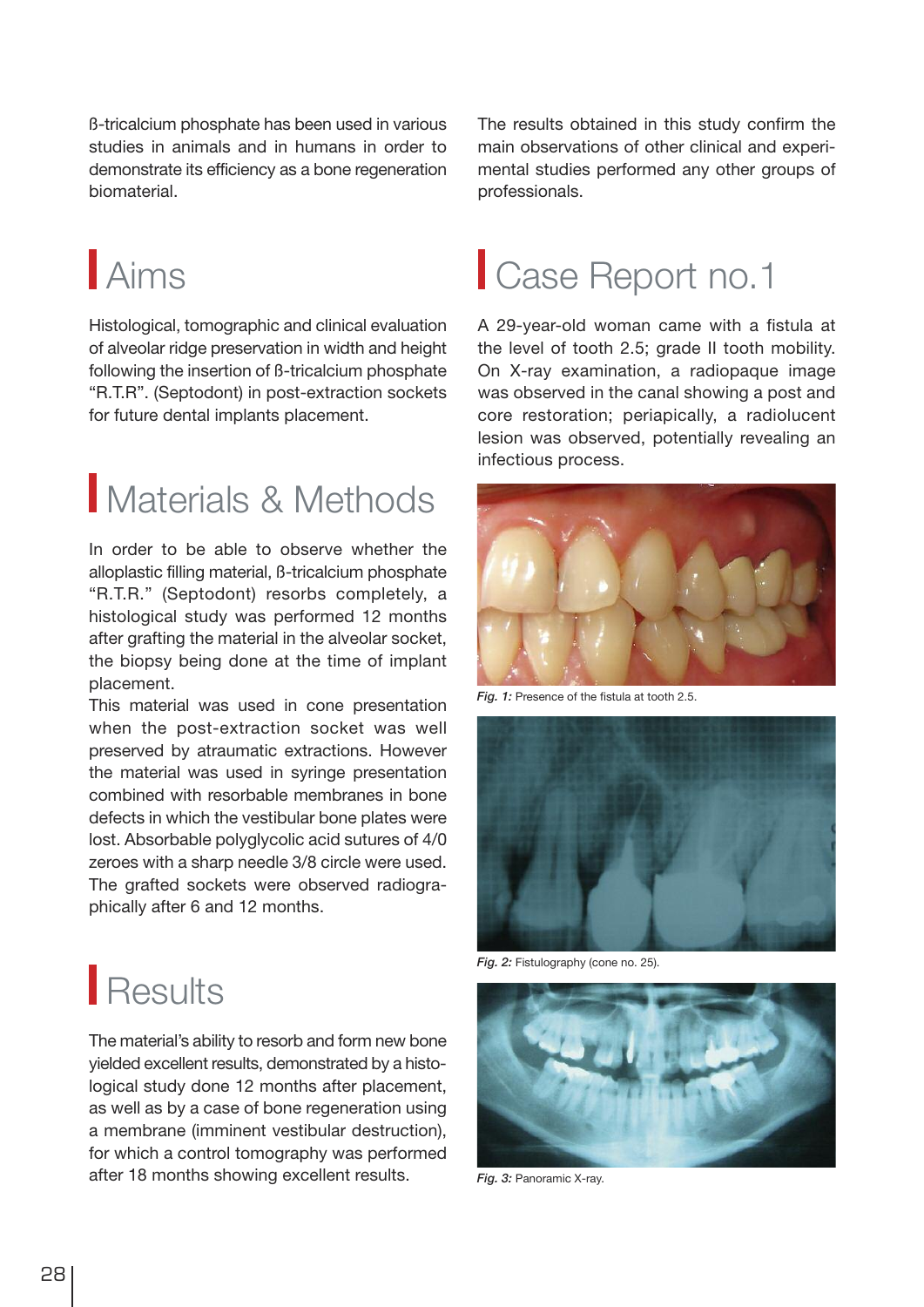





Fig. 4: Atraumatic extraction.

Fig. 5: Extracted tooth. Fig. 6: B-tricalcium phosphate (R.T.R.).







Fig. 7: a) Partial thickness flap, b) Placement of the ß-tricalcium phosphate (R.T.R.) in the alveolar socket, c) Suturing of the flap with Vicryl 5/0 zeroes figure-of-eight sutures.

The tooth was extracted and the ß-tricalcium phosphate filling material "R.T.R" (Septodont) was placed, without a membrane; a partial thickness flap was raised in order to cover the graft and the wound was sutured using 4/0 polyglycolic acid sutures with a sharp needle 3/8 circle.

She was prescribed: Amoxicillin 500 ml/clavulanic acid 125 mg once every 8 hours x 5 days. Ibuprofen 400 mg once every 8 hours for 3 days. Soft diet x 48 hours.

The sutures were removed after 2 weeks.

She was advised to get X-ray controls after 3, 6 and 12 months. After 12 months, the patient returned for consultation; she had been unable to do so before for reasons beyond her control. A clinical examination was performed (Fig. 8) in addition to a periapical X-ray with a metal mesh (grip). On the periapical X-ray done after 12 months a circumscribed radiopaque image, round in shape, was observed in the area of the graft as if it were apparently an encapsulation of the material (Fig. 9).



Fig. 8: Clinical examination (12 months).



Fig. 9: Periapical X-ray (12 months).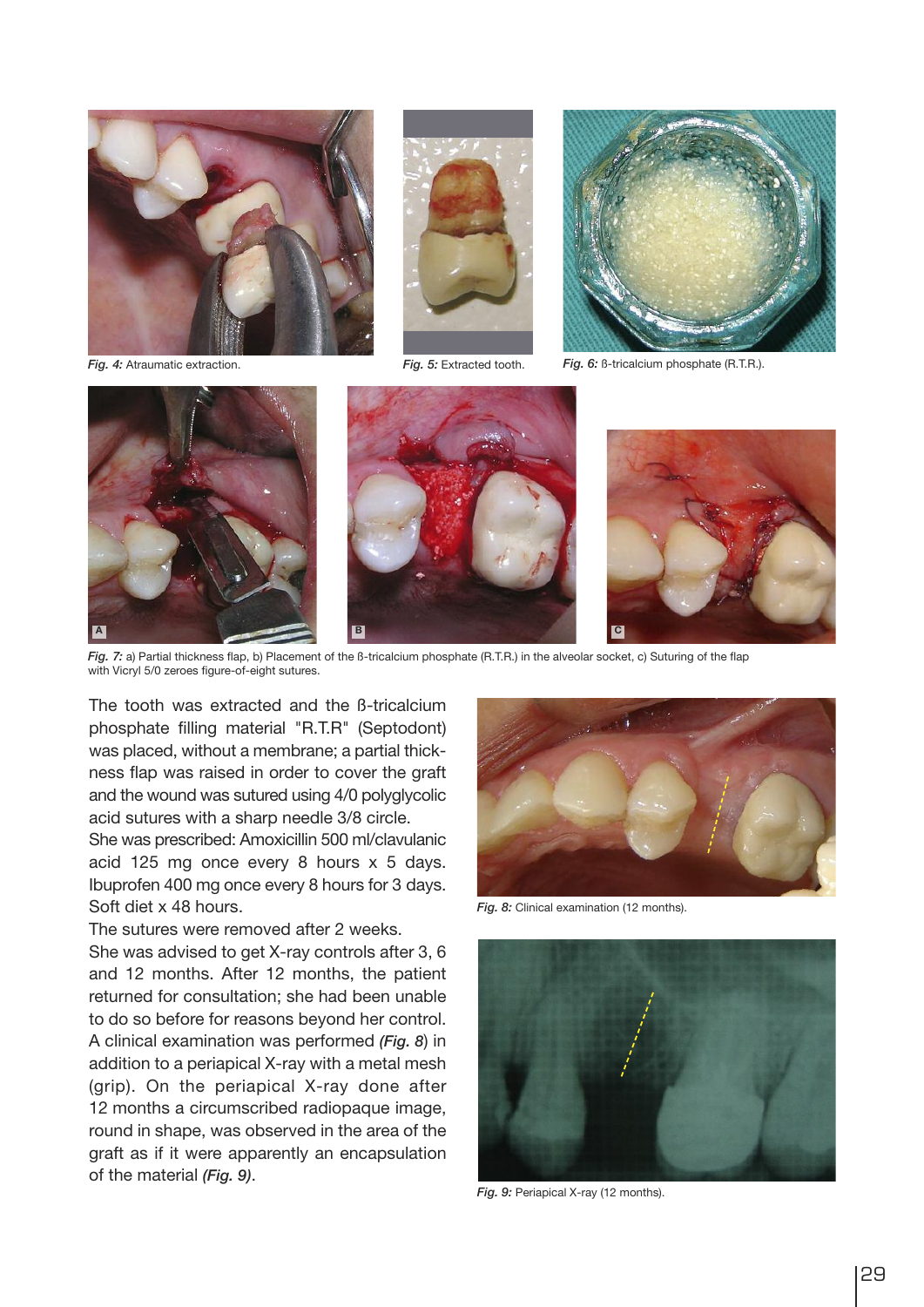After 12 months, it could be clinically observed how the alveolar ridge had been maintained both in width and height and in order to verify whether the ß-tricalcium phosphate (R.T.R.) had resorbed completely, we took a sample from the area to be implanted and performed a histological study (Fig. 10).

The treatment plan was thoroughly implemented for a correct insertion and placement of the dental implant. We knew that computerised axial tomography would provide a more precise diagnosis with respect to bone width and height. However since a single dental implant was involved and moreover a fairly well preserved ridge was clinically observed, we used the clinical mapping method.

Doing our measurements, we had a palatine vestibular width of 8 mm and a width of 7 mm mesiodistally. The calculation of the height using the periapical X-ray done with metallic mesh (grip) and a parallel method gave us an approximation of the actual height, which was 10 mm. After obtaining all the measurements of 8x7x10mm, it was decided to perform maxillary sinus lift using Summer's technique.

#### Dental implant placement

Using a trephine drill 2 mm in diameter, we removed bone tissue from the alveolar ridge for its histological study in which we wanted to find out whether the ß-tricalcium phosphate (R.T.R.) had resorbed completely. The sample was placed in 10% formocresol.

Then we positioned our surgical guide in order to perform the sequential drilling for implant placement, using helical drills; a control X-ray



Fig. 10: a) Tissue sample, removed using a 2mm trephine drill, in the area in which the dental implant is to be inserted. b,c) Histological results after 12 months. Haematoxylin eosin tincture under light microscopy. New bone formation at the level of the ß-tricalcium phosphate absorption site.

of the preparation was taken, inserting a paralleling pin in the alveolar socket (Fig. 12b), which showed us correct parallelism with the preparation; it was observed how the paralleling pin remained exactly 2 mm away from the sinus floor (Fig. 12c), since it was taken with a grip; then Summer's technique was performed approach to the Schneider membrane using osteotomes, from crestal bone leaving 1-2 mm of residual bone before the floor of the maxillary  $sinus<sup>13</sup>$ .

This dimension of bone was increased by means of pressure, pushing the membrane upwards



Fig. 11: Clinical mapping. a) Placement of the saddle-shaped acrylic on the area for taking of measurements, tooth 2.5. b) Taking of measurements (file no. 25). c) Transfer of measurements to the trimmed model.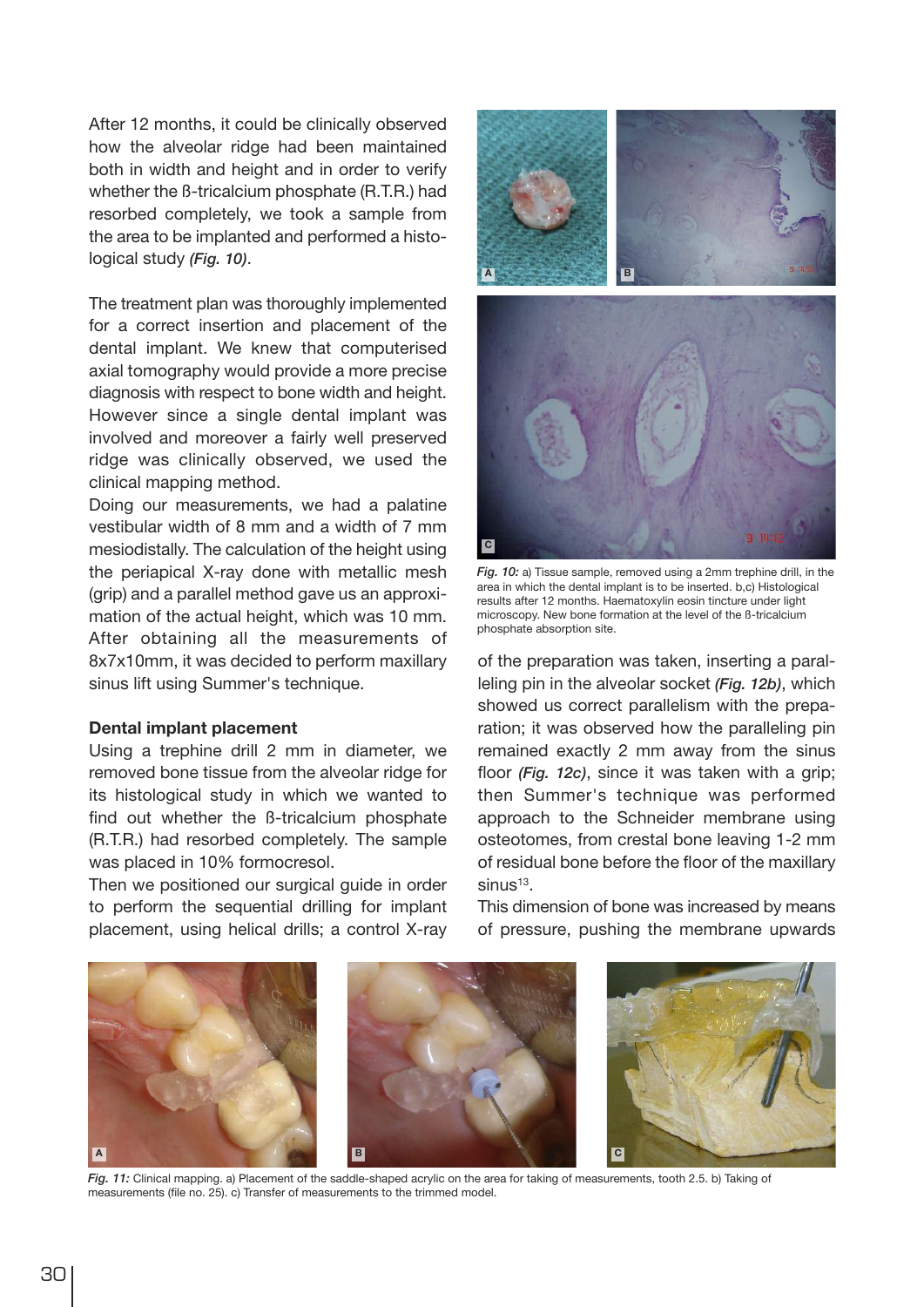

Fig. 12: Preparation for implant placement. a) Paracrestal incision and raising of the flap. b) Insertion of the paralleling pin. c) X-ray showing 2 mm before reaching the maxillary sinus.

without perforating the latter and creating the space required to place biomaterials or the implant.

Once the sinus floor elevation was achieved, which could allow a gain between 3 and 4 mm in height 13-15, the implant, Conexão of 11.5 x 4 mm cylindrical internal hexagon, was inserted; in this case we succeeded in elevating the sinus floor by 3.5 mm. (Fig.13)

Finally, a partial thickness flap was performed with 2 liberating incisions in order to be able to confront the soft tissues in the palatine direction; figure-of-eight sutures and X (cross) sutures were inserted in order to protect the tissue and avoid collapse; the liberating incisions were

sutured with circumferential sutures. Vicryl 5/0 zeroes was used for synthesis (Fig. 14 a). The postoperative X-ray was performed confirming the elevation of the sinus floor by approx. 3.5 mm. (Fig. 14b)

She was prescribed: Amoxicillin 500 ml/clavulanic acid 125 mg once every 8 hours x 5 days. Ibuprofen 400 mg once every 8 hours for 3 days. Soft diet x 48 hours.

The sutures were removed after 2 weeks. The patient was advised to wait for 6 months for osseointegration. The results of the histological study showed bone neoformation with absence of ß-tricalcium phosphate (R.T.R.) filling material.



Fig. 13: Maxillary sinus lift with osteotomes (Summer's technique) and placement of the 11.5 x 4 cylindrical, internal connection Conexão implant.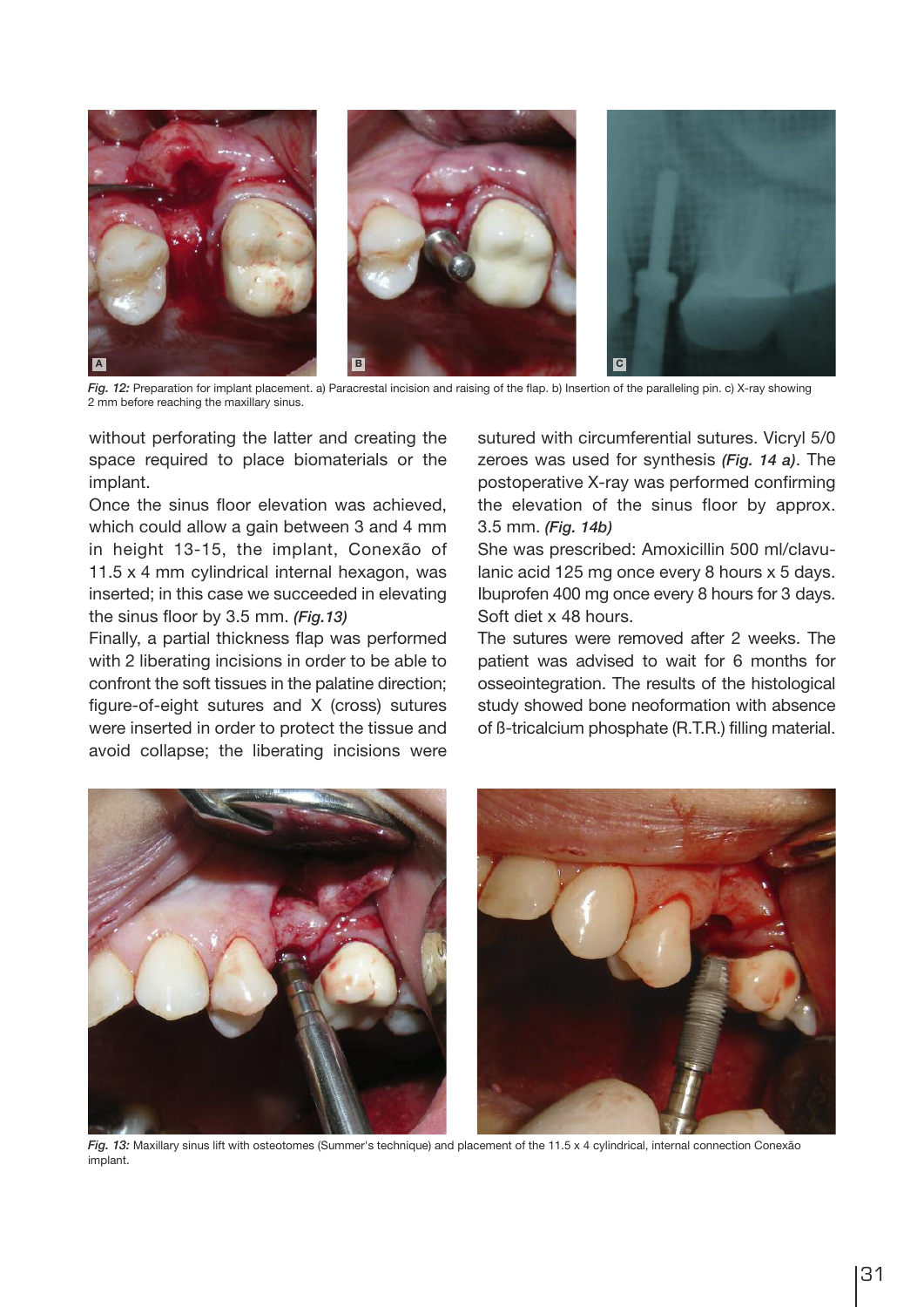

Fig. 14: Full thickness flap and suture with Vicryl 5/0 zeroes. g) Postoperative X-ray showing the 3.5 mm maxillary sinus lift achieved using Summer's technique.

#### Implant activation



Fig. 15: Open-tray impression taking, application of transfer and analog on the impression.





Fig. 16: Prepared abutment and application of the porcelain crown.

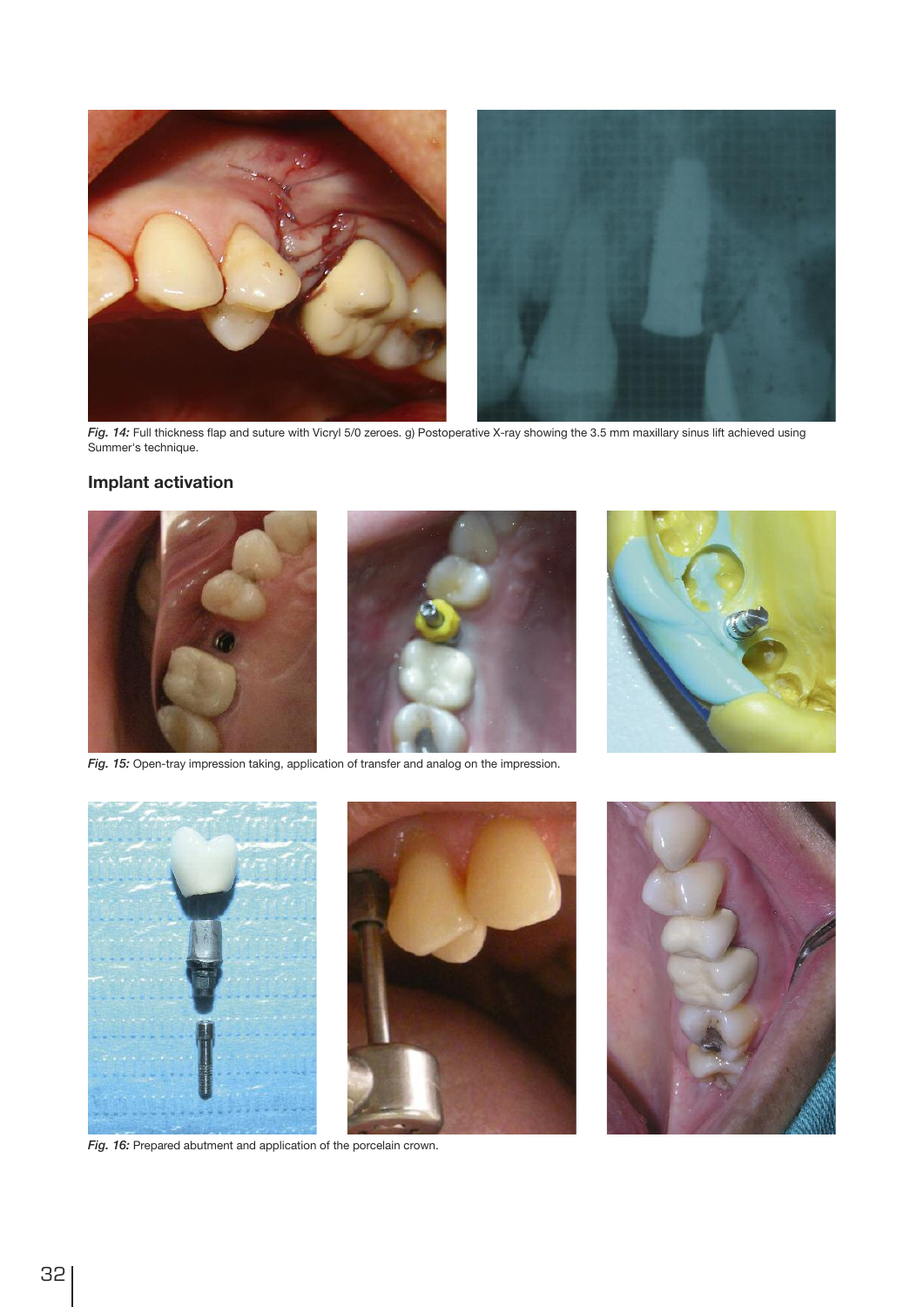### Case Report no.2

A 54-year-old woman came with grade III tooth mobility at tooth 1.1. On X-ray examination, a radiopaque image was observed in the canal showing a post and core restoration. The patient presented with an obvious root fracture on clinical examination.

Atraumatic extraction of the tooth was performed, then the guided bone regeneration procedure with ß-tricalcium phosphate (R.T.R. - Septodont)

was done, in addition to the use of a resorbable membrane. A partial thickness flap was performed in order to cover the graft and the membrane, the wound was sutured using 4/0 polyglycolic acid sutures with a sharp needle 3/8 circle. The sutures were removed after 2 weeks. She was recommended to get X-ray controls after 3, 6 and 12 months.



Fig. 1: Initial photo. Tooth 1.1 with extrusion and grade III mobility. Fig. 2: Initial X-ray. a) Tooth 1.1, presence of an excessively wide



post and core, the probable cause of root fracture. b) X-ray with grip.



Fig. 3: The major root fracture can be confirmed when raising the full thickness flap.



Fig. 4: Extraction of tooth 1.1, loss of the Fig. 5: R.T.R. in cone presentation. vestibular bone plate due to the fracture which remained for a long period in the mouth.







Fig. 6: Major vestibular bone loss. Fig. 7: Placement of the R.T.R. cone. Fig. 8: Modelling of the R.T.R. cone.

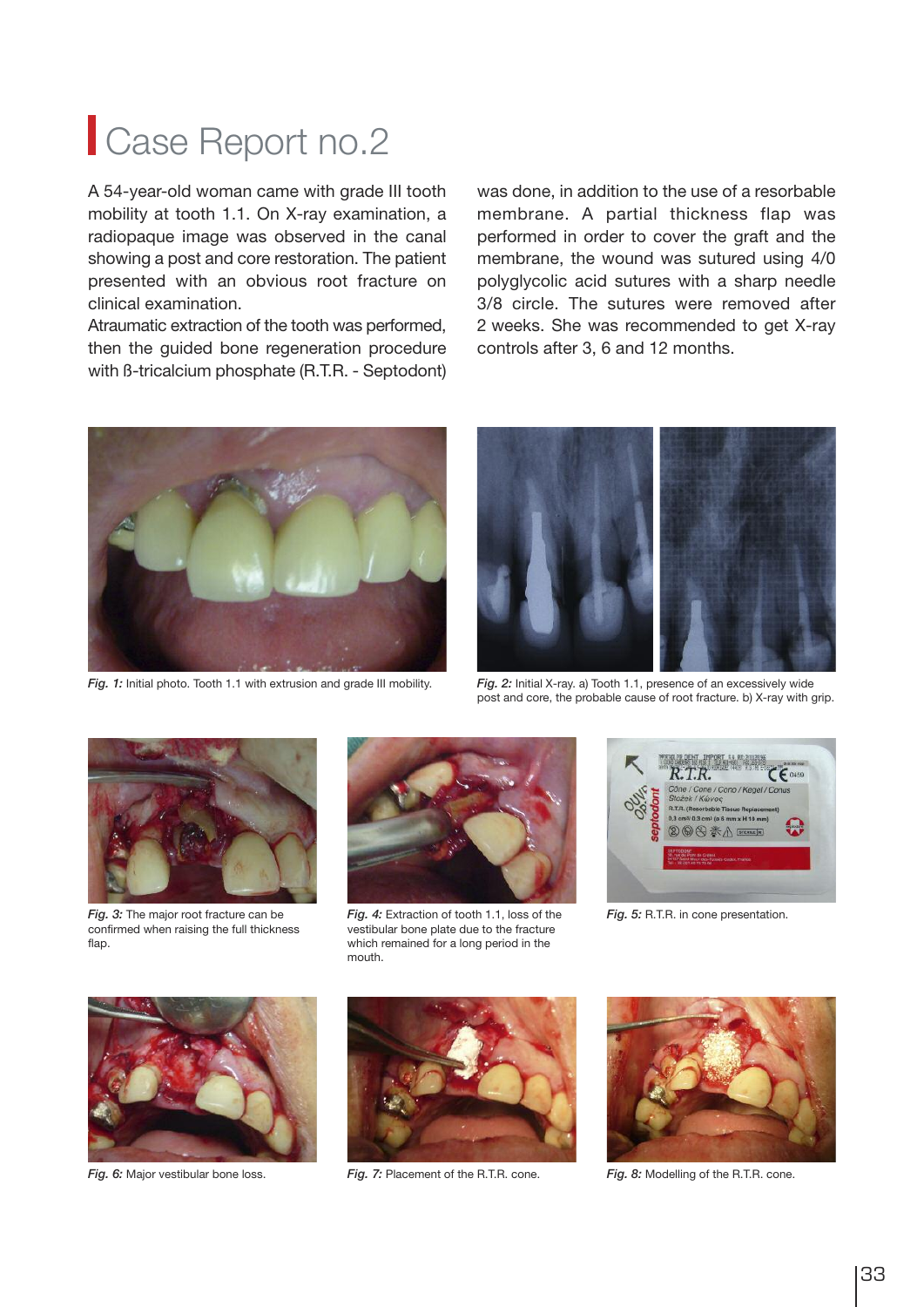

Fig. 9: Insertion of a collagen membrane due to an important vestibular bone loss.



Fig. 10: Interrupted figure-of-eight sutures. A partial thickness flap was performed to cover the membrane.



Fig. 11: Interrupted figure-of-eight sutures. Palatine view.





Fig. 12: Ridge preservation in width and height. The appearance of recessions at the level of Fig. 13: Final X-ray. teeth 1.2 - 2.2 had been explained to the patient before surgery.





Fig. 14: Tomography 18 months after surgery in order to check bone regeneration before inserting a dental implant.



Fig. 15: Bone regeneration in the area corresponding to tooth 1.1 was visible.

# **Conclusion**

- ß-tricalcium phosphate (R.T.R.) has proven to be a good osteoconductive material for bone regeneration following the filling of a postextraction socket, allowing the preservation of the alveolar ridge in order to place a dental implant.
- Its ability to resorb and form new bone yielded excellent results, demonstrated by a histological study done 12 months after placement, as well as by a case of bone regeneration

using a membrane, since vestibular destruction was imminent, where a control tomography was performed after 18 months showing excellent results.

- It is easy to use and handle.
- The results obtained in this project confirm the main observations of other clinical and experimental studies performed any other groups of professionals.